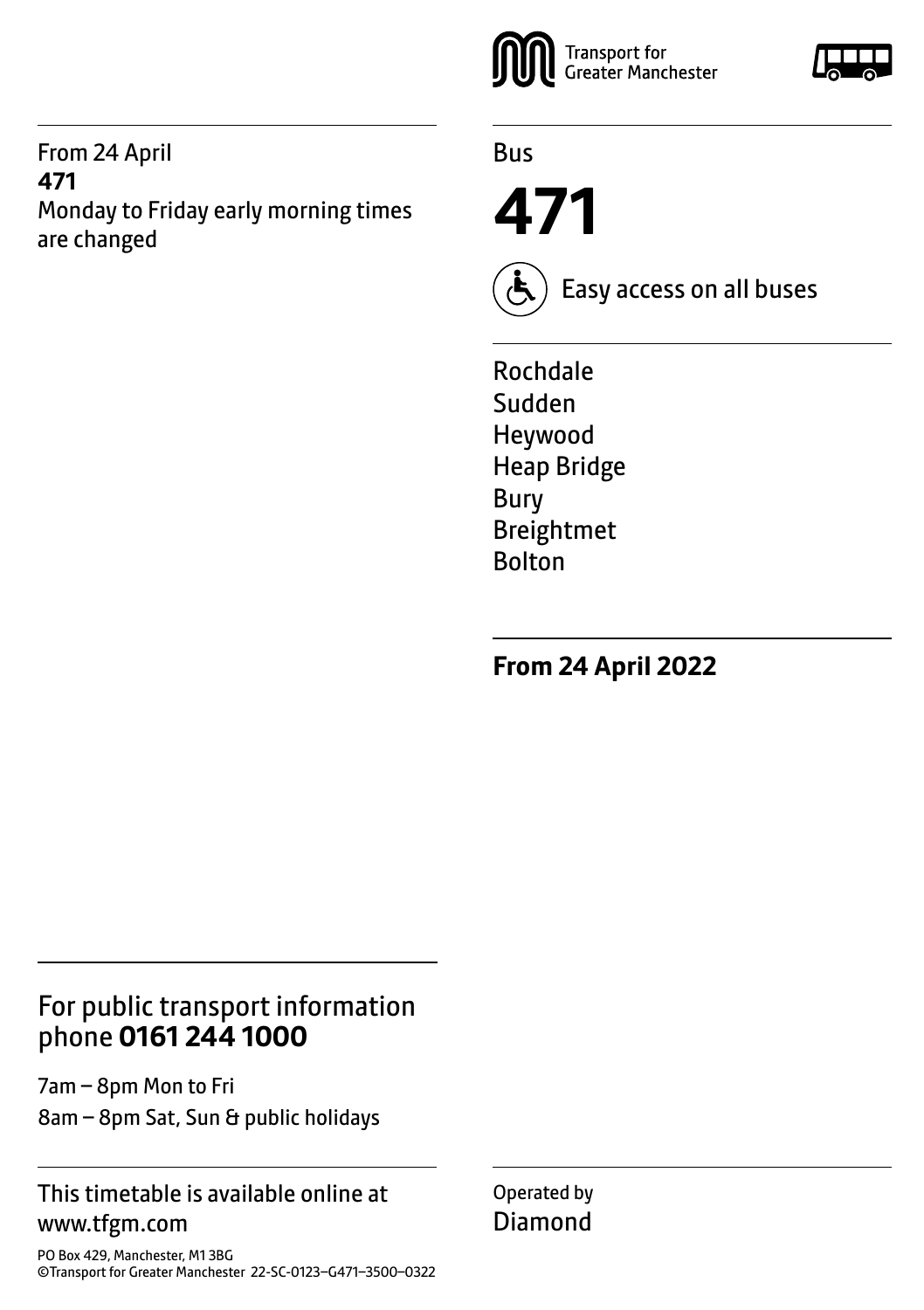# Additional information

# Alternative format

To ask for leaflets to be sent to you, or to request large print, Braille or recorded information phone 0161 244 1000 or visit www.tfgm.com

### Easy access on buses



 Journeys run with low floor buses have no steps at the entrance, making getting on and off easier. Where shown, low floor buses have a ramp for access and a dedicated space for wheelchairs and pushchairs inside the bus. The bus operator will always try to provide easy access services where these services are scheduled to run.

# Using this timetable

Timetables show the direction of travel, bus numbers and the days of the week. Main stops on the route are listed on the left. Where no time is shown against a particular stop, the bus does not stop there on that journey. Check any letters which are shown in the timetable against the key at the bottom of the page.

# Where to find information about service changes

www.tfgm.com Bus station posters Leaflets from outlets.

# Tickets and information

Bus companies offer a range of tickets for use on their own buses. For travel on any service in the County, use System One tickets, including DaySaver. Travelshops provide tickets, information and journey planning advice on buses, trains and trams for work and pleasure.

# Using the 24 hour clock

Times are shown in four figures. The first two are the hour and the last two are the minutes.

0753 is 53 minutes past 7am 1953 is 53 minutes past 7pm



# Operator details

#### **Diamond** Weston Street Bolton BL3 2AW Telephone 01204 937535 Email commentsdiamondbusnorthwest@rotala.co.uk www.diamondbuses.com

#### **Travelshops**

**Bolton Interchange and Bury Interchange** Mon to Fri 7am to 5.30pm Saturday 8am to 5.30pm Sunday\* Closed

**Rochdale Interchange** Mon to Fri 7am to 5.30pm Saturday 8.30am to 1.15pm and 2pm to 4pm Sunday\* Closed

\*Including public holidays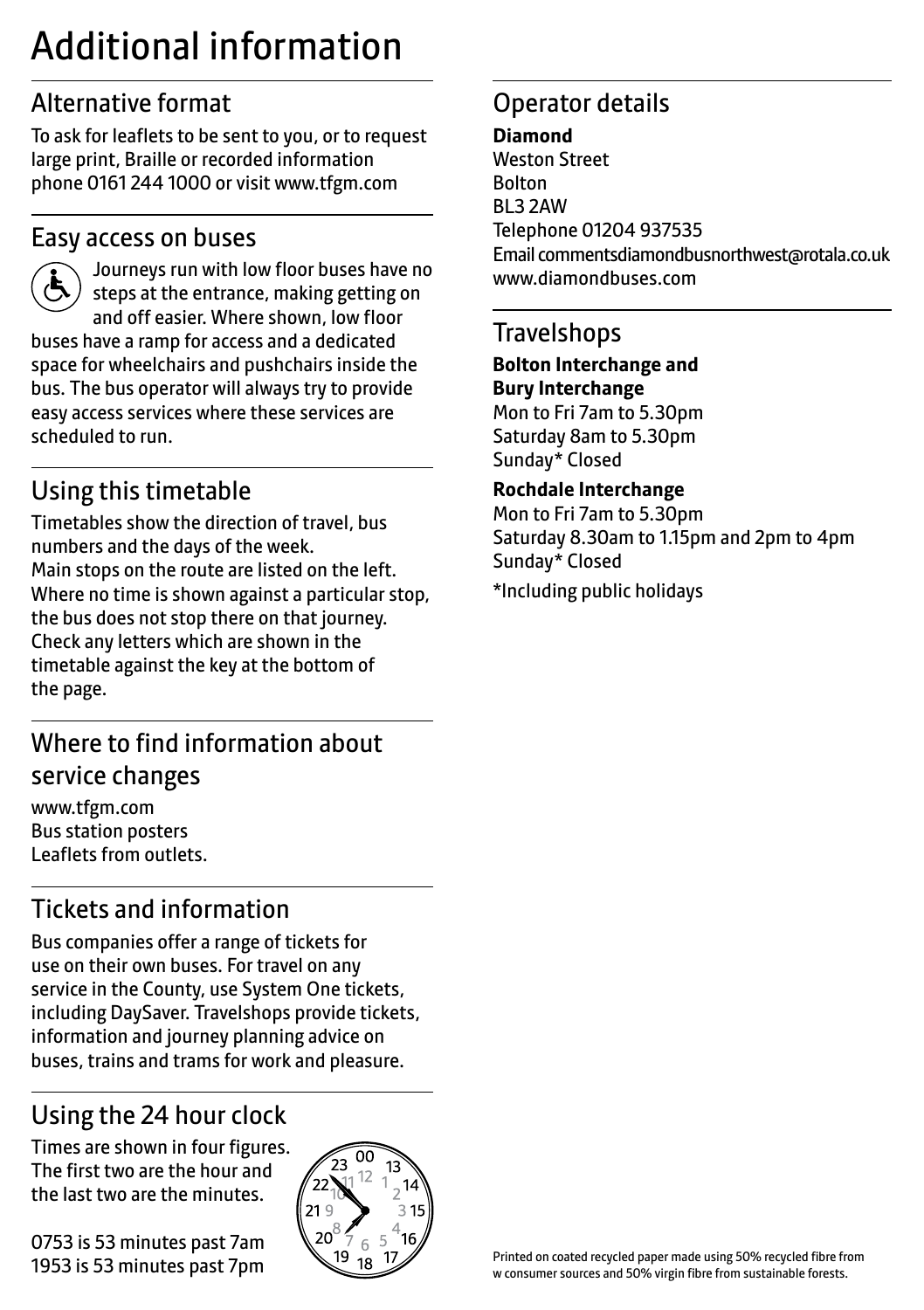# Rochdale — Sudden — Heywood — Bury — Breightmet — Bolton 471

## Mondays to Fridays

| Rochdale, Interchange       |      | 0520 |      |               | 0615 |      | 0640  |      | 0700 | 0712  | 0724 | 0736  | 0748 | 0802 | 0814 | 0828 | 0842  | 0856 | 0909 |
|-----------------------------|------|------|------|---------------|------|------|-------|------|------|-------|------|-------|------|------|------|------|-------|------|------|
| Heywood, Town Centre        |      | 0533 |      |               | 0630 |      | 0655  |      | 0719 | 0736  | 0748 | 0802  | 0816 | 0826 | 0838 | 0849 | 0903  | 0915 | 0928 |
| Heap Bridge, Crown Oil      |      | 0538 |      |               | 0635 |      | 0700  |      | 0726 | 0743  | 0755 | 0811  | 0823 | 0833 | 0845 | 0856 | 0910  | 0922 | 0935 |
| Bury, Interchange arr       |      | 0546 |      |               | 0643 |      | 0711  |      | 0736 | 0753  | 0805 | 0821  | 0833 | 0843 | 0855 | 0906 | 0920  | 0932 | 0945 |
| Bury, Interchange dep       | 0520 | 0550 | 0610 | 0630          | 0647 | 0659 | 0715  | 0726 | 0740 | 0757  | 0809 | 0825  | 0837 | 0847 | 0859 | 0910 | 0924  | 0936 | 0949 |
| Bradley Fold, Taylor's Lane | 0534 | 0604 | 0624 | 0644          | 0701 | 0713 | 0729  | 0740 | 0754 | 0811  | 0823 | 0839  | 0853 | 0902 | 0913 | 0924 | 0938  | 0950 | 1003 |
| Bolton, Interchange         | 0549 | 0619 | 0639 | 0659          | 0716 | 0728 | 0744  | 0800 | 0814 | 0831  | 0843 | 0859  | 0913 | 0922 | 0933 | 0944 | 0953  | 1005 | 1018 |
|                             |      |      |      |               |      |      |       |      |      |       |      |       |      |      |      |      |       |      |      |
| Rochdale, Interchange       | 0922 | 0934 |      | $0946$ and at |      | 1146 |       | 1334 | 1346 | 1358  | 1410 | 1422  | 1434 | 1446 | 1458 | 1510 |       | 1646 | 1659 |
| Heywood, Town Centre        | 0941 | 0953 | 1005 | frequent      |      | 1205 | and   | 1353 | 1405 | 1417  | 1429 | 1441  | 1453 | 1505 | 1517 | 1532 | and   | 1708 | 1721 |
| Heap Bridge, Crown Oil      | 0948 | 1000 | 1012 | intervals     |      | 1212 | every | 1400 | 1412 | 1424  | 1436 | 1448  | 1500 | 1512 | 1524 | 1539 | every | 1715 | 1728 |
| Bury, Interchange arr       | 0958 | 1010 | 1022 | of not        |      | 1222 | 12    | 1410 | 1422 | 1434  | 1446 | 1458  | 1510 | 1522 | 1534 | 1551 | 12    | 1727 | 1740 |
| Bury, Interchange dep       | 1002 | 1014 | 1026 | more than     |      | 1226 | mins  | 1414 | 1426 | 1438  | 1450 | 1502  | 1514 | 1526 | 1538 | 1555 | mins  | 1731 | 1744 |
| Bradley Fold, Taylor's Lane | 1016 | 1028 | 1040 | 10 mins       |      | 1240 | until | 1428 | 1440 | 1452  | 1504 | 1516  | 1528 | 1540 | 1552 | 1609 | until | 1745 | 1758 |
| Bolton, Interchange         | 1031 | 1043 | 1055 | until         |      | 1255 |       | 1443 | 1459 | 1513  | 1525 | 1537  | 1549 | 1603 | 1615 | 1632 |       | 1808 | 1821 |
|                             |      |      |      |               |      |      |       |      |      |       |      |       |      |      |      |      |       |      |      |
| Rochdale, Interchange       | 1712 | 1725 | 1737 | 1749          | 1802 | 1815 | 1830  | 1845 | 1900 |       | 2000 |       | 0000 |      |      |      |       |      |      |
| Heywood, Town Centre        | 1733 | 1744 | 1756 | 1808          | 1821 | 1834 | 1849  | 1904 | 1915 | and   | 2015 | and   | 0015 |      |      |      |       |      |      |
| Heap Bridge, Crown Oil      | 1740 | 1751 | 1803 | 1815          | 1828 | 1841 | 1855  | 1910 | 1920 | every | 2020 | every | 0020 |      |      |      |       |      |      |
| Bury, Interchange arr       | 1752 | 1801 | 1813 | 1825          | 1838 | 1849 | 1904  | 1919 | 1928 | 15    | 2028 | 30    | 0028 |      |      |      |       |      |      |
| Bury, Interchange dep       | 1756 | 1805 | 1815 | 1827          | 1840 | 1853 | 1908  | 1923 | 1932 | mins  | 2032 | mins  | 0032 |      |      |      |       |      |      |
| Bradley Fold, Taylor's Lane | 1810 | 1819 | 1829 | 1841          | 1854 | 1908 | 1923  | 1938 | 1945 | until | 2045 | until | 0045 |      |      |      |       |      |      |
| Bolton, Interchange         | 1827 | 1836 | 1843 | 1855          | 1908 | 1920 | 1935  | 1950 | 1956 |       | 2056 |       | 0056 |      |      |      |       |      |      |
|                             |      |      |      |               |      |      |       |      |      |       |      |       |      |      |      |      |       |      |      |

& - All bus 471 journeys are run using easy access buses. See inside front cover of this leaflet for details

**Summer times:** between mid July and early September, some timetables will be different. Check www.tfgm.com for details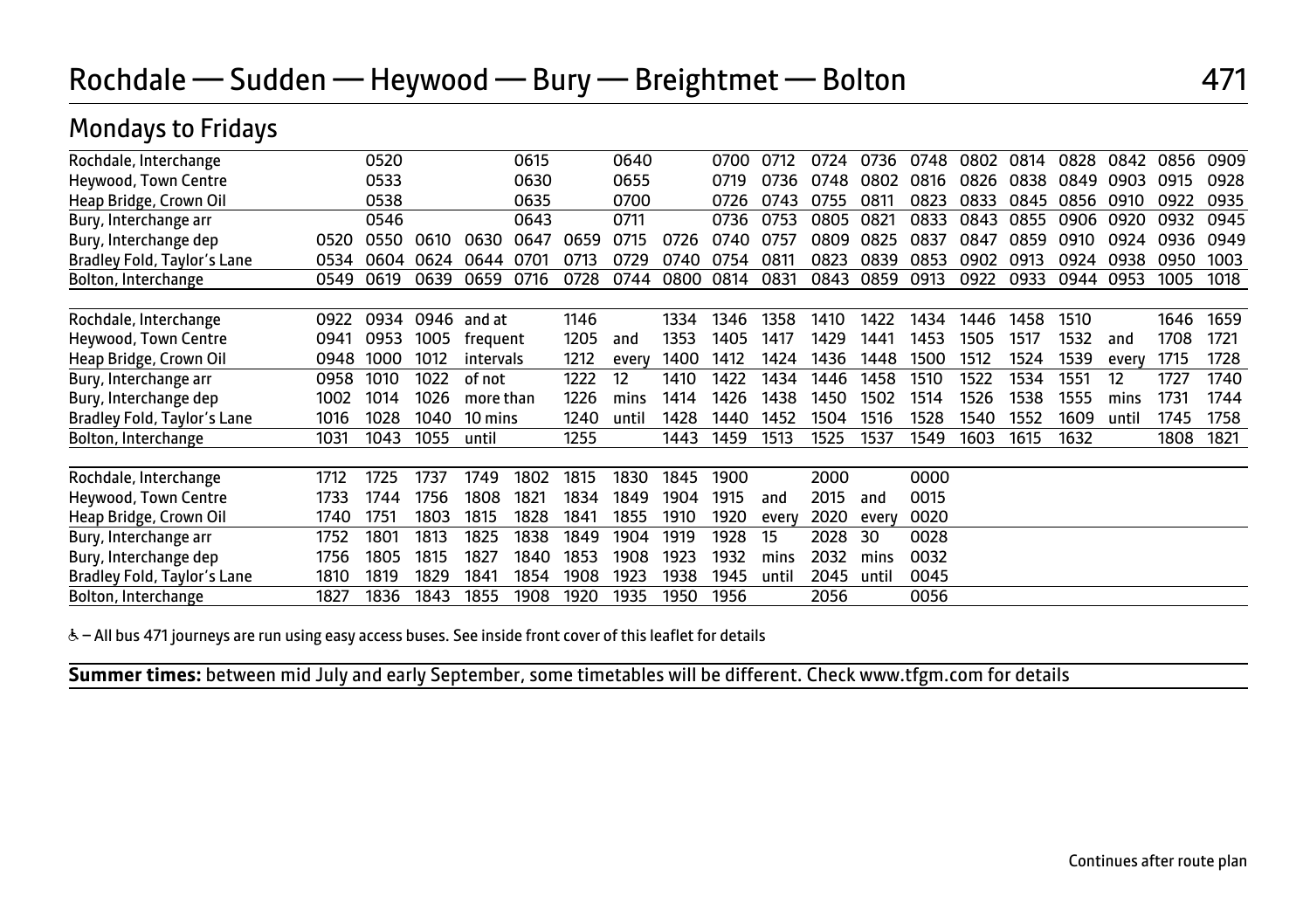# **471**

Key



Contains Ordnance Survey data ©Crown copyright and database right 2010 ©0100022610 Transport for Greater Manchester 2022 Transport for Greater Manchester uses reasonable endeavours to check the accuracy of information published and to publish changes to information in a timely manner. In no event will Transport for Greater Manchester be liable for any loss that may arise from this information being inaccurate.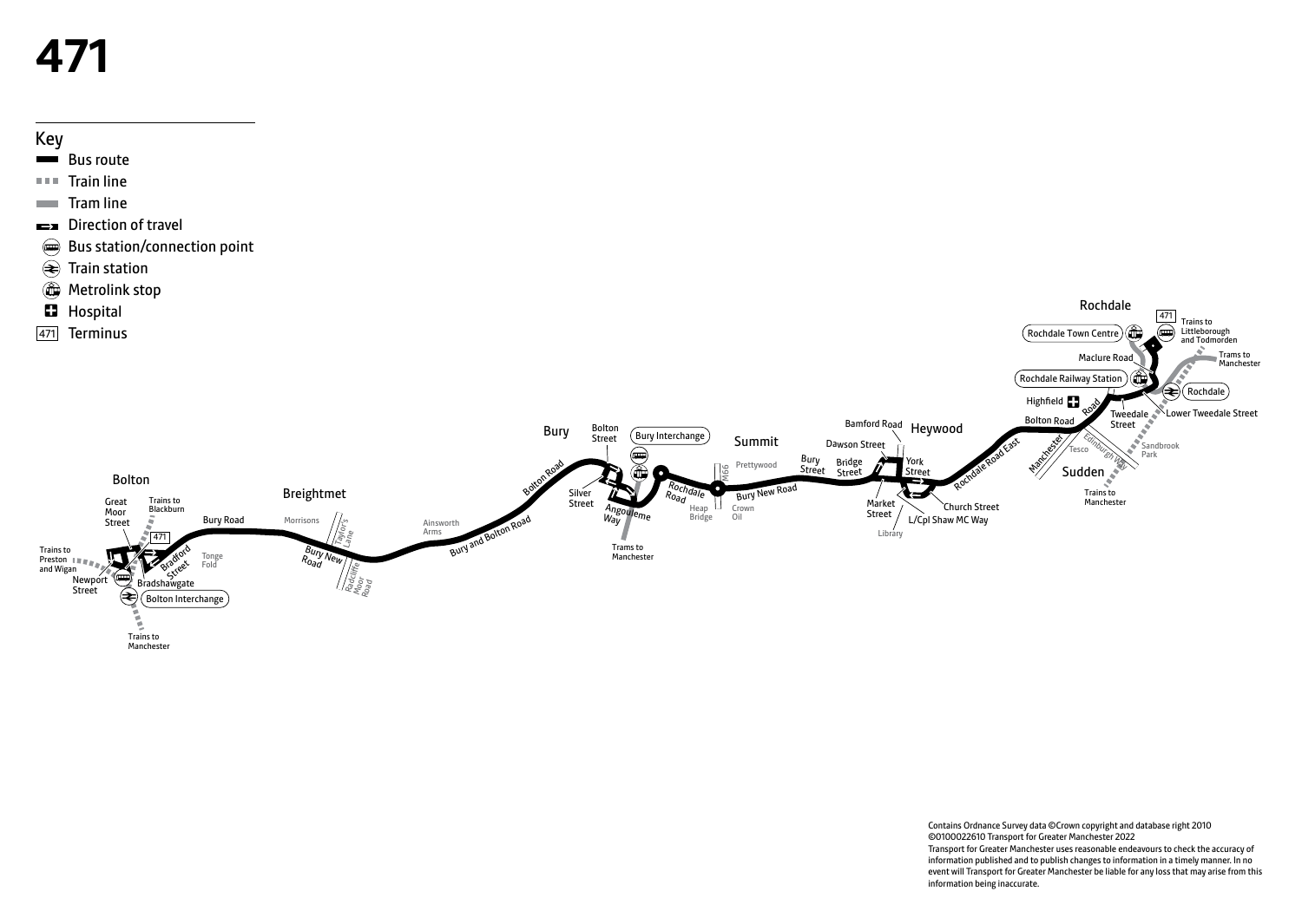### **Saturdays**

| 1622<br>0615<br>0810<br>0830<br>0846<br>0946<br>0958<br>1022<br>1034<br>1610<br>0730<br>0750<br>0934<br>1010<br>0700                          |
|-----------------------------------------------------------------------------------------------------------------------------------------------|
|                                                                                                                                               |
| 0628<br>1632<br>1644<br>0827<br>0847<br>1029<br>1044<br>0807<br>0903<br>0951<br>1003<br>1015<br>1056<br>0715<br>0745<br>and<br>and            |
| 0633<br>1639<br>1651<br>0834<br>0854 0910<br>1022<br>1036<br>1051<br>1103<br>0814<br>1010<br>0750<br>0958<br>0720<br>every<br>every           |
| 1653<br>0844 0904 0920 12<br>0641<br>0824<br>1008<br>1022<br>1034<br>1048<br>0729<br>0759<br>1103<br>1117<br>12<br>1701                       |
| 1121<br>1657<br>0848<br>1012<br>1026<br>1038<br>1705<br>0733<br>0803<br>0828<br>0908<br>0924<br>1052<br>1107<br>0643<br>0713<br>mins<br>mins  |
| 0842<br>0902<br>0922<br>0938<br>1026<br>1135<br>1719<br>0817<br>1052<br>1106<br>1711<br>0657<br>0727<br>0747<br>1040<br>1121<br>unti<br>until |
| 0832<br>1726<br>1734<br>0802<br>0857<br>0917<br>0953<br>1041<br>1121<br>1136<br>1150<br>0712<br>0742<br>0937<br>1055<br>1107                  |
| 1822<br>1834<br>0000<br>1734<br>1810<br>1900<br>1722<br>1758<br>1846<br>1746                                                                  |
| 1853<br>0015<br>1805<br>1817<br>1829<br>1841<br>1753<br>1905<br>1744<br>1915<br>and<br>and                                                    |
| 1800<br>0020<br>1812<br>1824<br>1835<br>1847<br>1859<br>1920<br>1911<br>1751<br>every<br>every                                                |
| 12<br>1834<br>1858<br>1908<br>0028<br>1801<br>1810<br>1822<br>1846<br>1920<br>1928<br>30                                                      |
| 1805<br>1814<br>1838<br>1850<br>1902<br>1932<br>0032<br>1826<br>1912<br>1924<br>mins<br>mins                                                  |
| 1903<br>1915<br>1925<br>0045<br>1827<br>1839<br>1851<br>1945<br>1937<br>1819<br>until<br>until                                                |
| 0056<br>1956<br>1834<br>1842<br>1906<br>1918<br>1930<br>1940<br>1854<br>1952                                                                  |
|                                                                                                                                               |

#### Sundays and public holidays (except Christmas and New Year period)

| Rochdale, Interchange       |  | 0835                 |            |           | 1635 1705 1735 |      | 1805 1830 |          |       | 0000                |
|-----------------------------|--|----------------------|------------|-----------|----------------|------|-----------|----------|-------|---------------------|
| Heywood, Town Centre        |  | 0854 and             |            |           | 1654 1724      | 1754 | 1824      | 1845 and |       | 0015                |
| Heap Bridge, Crown Oil      |  |                      | 0901 every | 1701 1731 |                | 1801 | 1831      | 1851     |       | every 0021          |
| Bury, Interchange arr       |  | 0911 30              |            | 1711      | 1741           | 1811 | 1841      | 1858 30  |       | 0028                |
| Bury, Interchange dep       |  | 0815 0845 0915 mins  |            | 1715 1745 |                | 1815 |           |          |       | 1845 1902 mins 0032 |
| Bradley Fold, Taylor's Lane |  | 0829 0859 0929 until |            | 1729 1758 |                | 1828 | 1858 1915 |          | until | 0045                |
| Bolton, Interchange         |  | 0844 0914 0944       |            | 1744      | 1811           | 1839 | 1909      | 1926     |       | 0056                |

For details of buses during the Christmas and New Year period, please phone 0161 244 1000

W– All bus 471 journeys are run using easy access buses. See inside front cover of this leaflet for details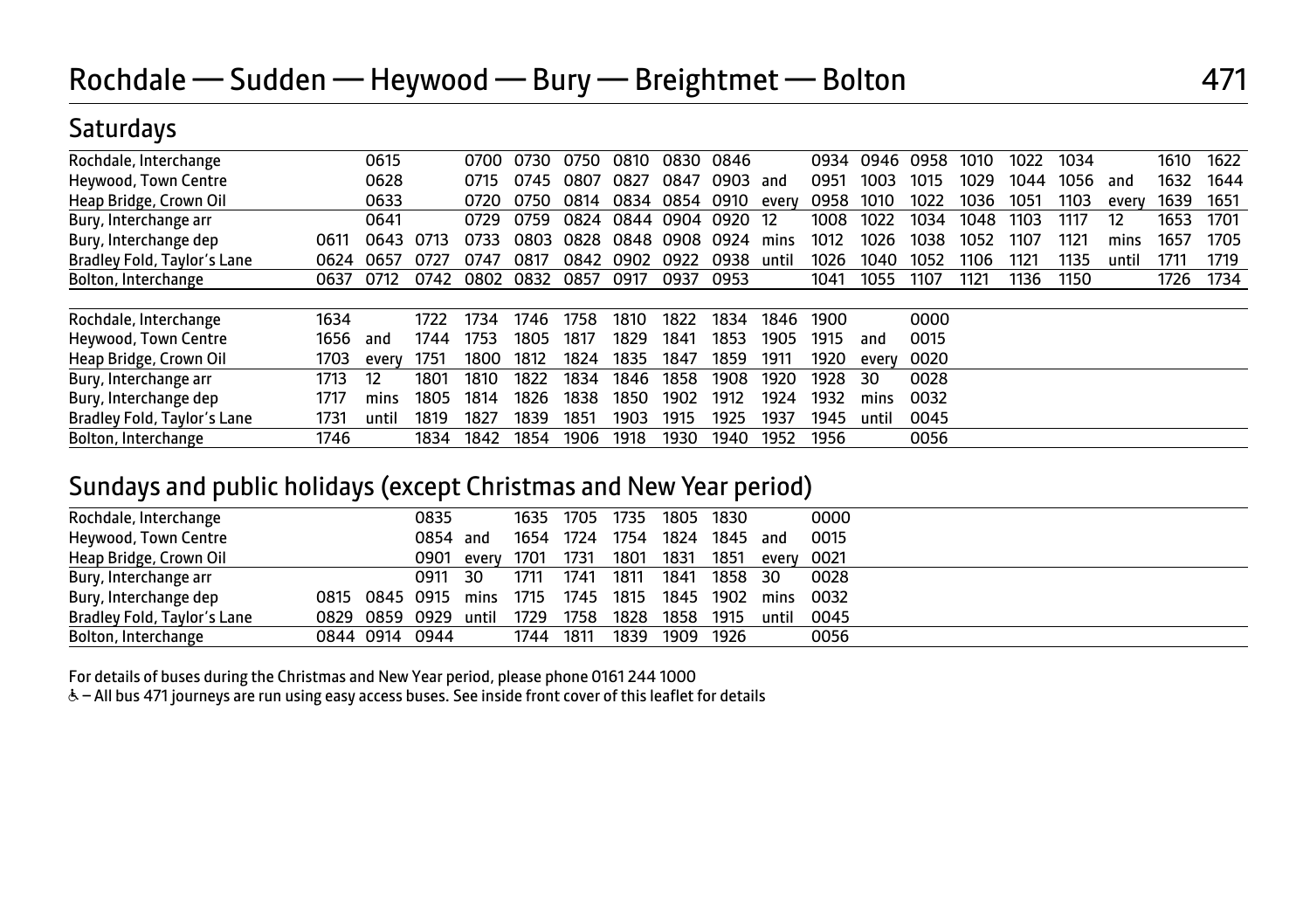Mondays to Fridays

|                         | ◢ |      |           |      |      |      |      |      |      |      |       |      |       |      |      |      |      |      |       |      |
|-------------------------|---|------|-----------|------|------|------|------|------|------|------|-------|------|-------|------|------|------|------|------|-------|------|
| Bolton, Interchange     |   | 0417 | 0500      | 0530 | 0545 | 0600 | 0612 | 0624 | 0636 | 0648 | 0700  | 0712 |       | 0812 | 0824 | 0836 | 0848 | 0900 |       | 1300 |
| Breightmet, Post Office |   | 0426 | 0509      | 0539 | 0554 | 0609 | 0621 | 0633 | 0645 | 0658 | 0710  | 0727 | and   | 0827 | 0837 | 0846 | 0858 | 0910 | and   | 1310 |
| Bury, Interchange arr   |   | 0445 | 0528      | 0558 | 0613 | 0628 | 0640 | 0652 | 0704 | 0718 | 0730  | 0747 | every | 0847 | 0857 | 0906 | 0918 | 0930 | every | 1330 |
| Bury, Interchange dep   |   | 0449 | 0532      | 0602 | 0617 | 0632 | 0644 | 0656 | 0708 | 0722 | 0734  | 0751 | 12    | 0851 | 0901 | 0910 | 0922 | 0934 | -12   | 1334 |
| Heap Bridge, Crown Oil  |   | 0455 | 0538      | 0609 | 0624 | 0639 | 0651 | 0703 | 0715 | 0732 | 0746  | 0803 | mins  | 0903 | 0913 | 0919 | 0929 | 0941 | mins  | 1341 |
| Heywood, Bamford Road   |   | 0501 | 0544      | 0618 | 0633 | 0648 | 0700 | 0712 | 0724 | 0741 | 0755  | 0812 | until | 0912 | 0922 | 0928 | 0938 | 0950 | until | 1350 |
| Rochdale, Interchange   |   | 0515 | 0558      | 0633 | 0648 | 0703 | 0715 | 0727 | 0739 | 0758 | 0813  | 0832 |       | 0932 | 0942 | 0947 | 0955 | 1005 |       | 1405 |
|                         |   |      |           |      |      |      |      |      |      |      |       |      |       |      |      |      |      |      |       |      |
| Bolton, Interchange     |   | 1310 | and at    |      | 1400 | 1412 | 1424 | 1436 | 1448 | 1500 | 1510  | 1520 | 1534  | 1544 | 1554 | 1606 | 1618 | 1630 | 1645  | 1657 |
| Breightmet, Post Office |   | 1320 | frequent  |      | 1410 | 1422 | 1434 | 1446 | 1458 | 1511 | 1521  | 1531 | 1545  | 1558 | 1610 | 1622 | 1634 | 1646 | 1701  | 1713 |
| Bury, Interchange arr   |   | 1340 | intervals |      | 1430 | 1442 | 1454 | 1506 | 1520 | 1533 | 1543  | 1553 | 1607  | 1620 | 1632 | 1644 | 1656 | 1708 | 1723  | 1735 |
| Bury, Interchange dep   |   | 1344 | of not    |      | 1434 | 1446 | 1458 | 1510 | 1524 | 1537 | 1547  | 1557 | 1611  | 1624 | 1636 | 1648 | 1700 | 1712 | 1727  | 1739 |
| Heap Bridge, Crown Oil  |   | 1351 | more than |      | 1441 | 1453 | 1505 | 1517 | 1532 | 1547 | 1557  | 1607 | 1621  | 1634 | 1646 | 1658 | 1710 | 1722 | 1737  | 1751 |
| Heywood, Bamford Road   |   | 1400 | 10 mins   |      | 1450 | 1503 | 1516 | 1528 | 1543 | 1558 | 1608  | 1618 | 1632  | 1645 | 1657 | 1709 | 1721 | 1733 | 1748  | 1800 |
| Rochdale, Interchange   |   | 1415 | until     |      | 1505 | 1519 | 1534 | 1546 | 1601 | 1616 | 1626  | 1636 | 1650  | 1703 | 1715 | 1727 | 1739 | 1751 | 1806  | 1815 |
|                         |   |      |           |      |      |      |      |      |      |      |       |      |       |      |      |      |      |      |       |      |
| Bolton, Interchange     |   | 1709 | 1721      | 1733 | 1745 | 1800 | 1815 | 1830 | 1845 | 1900 |       | 2300 | 2330  |      |      |      |      |      |       |      |
| Breightmet, Post Office |   | 1725 | 1737      | 1749 | 1759 | 1811 | 1826 | 1841 | 1855 | 1908 | and   | 2308 | 2338  |      |      |      |      |      |       |      |
| Bury, Interchange arr   |   | 1747 | 1759      | 1811 | 1821 | 1833 | 1848 | 1903 | 1914 | 1924 | every | 2324 | 2354  |      |      |      |      |      |       |      |
| Bury, Interchange dep   |   | 1751 | 1803      | 1815 | 1825 |      | 1852 | 1907 |      | 1928 | 30    | 2328 |       |      |      |      |      |      |       |      |
| Heap Bridge, Crown Oil  |   | 1803 | 1815      | 1825 | 1835 |      | 1902 | 1914 |      | 1934 | mins  | 2334 |       |      |      |      |      |      |       |      |
| Heywood, Bamford Road   |   | 1812 | 1824      | 1834 | 1844 |      | 1911 | 1920 |      | 1941 | until | 2341 |       |      |      |      |      |      |       |      |
| Rochdale, Interchange   |   | 1827 | 1839      | 1849 | 1859 |      | 1926 | 1934 |      | 1956 |       | 2356 |       |      |      |      |      |      |       |      |

& - All bus 471 journeys are run using easy access buses. See inside front cover of this leaflet for details

 $\overline{a}$ 

I

**Summer times:** between mid July and early September, some timetables will be different. Check www.tfgm.com for details